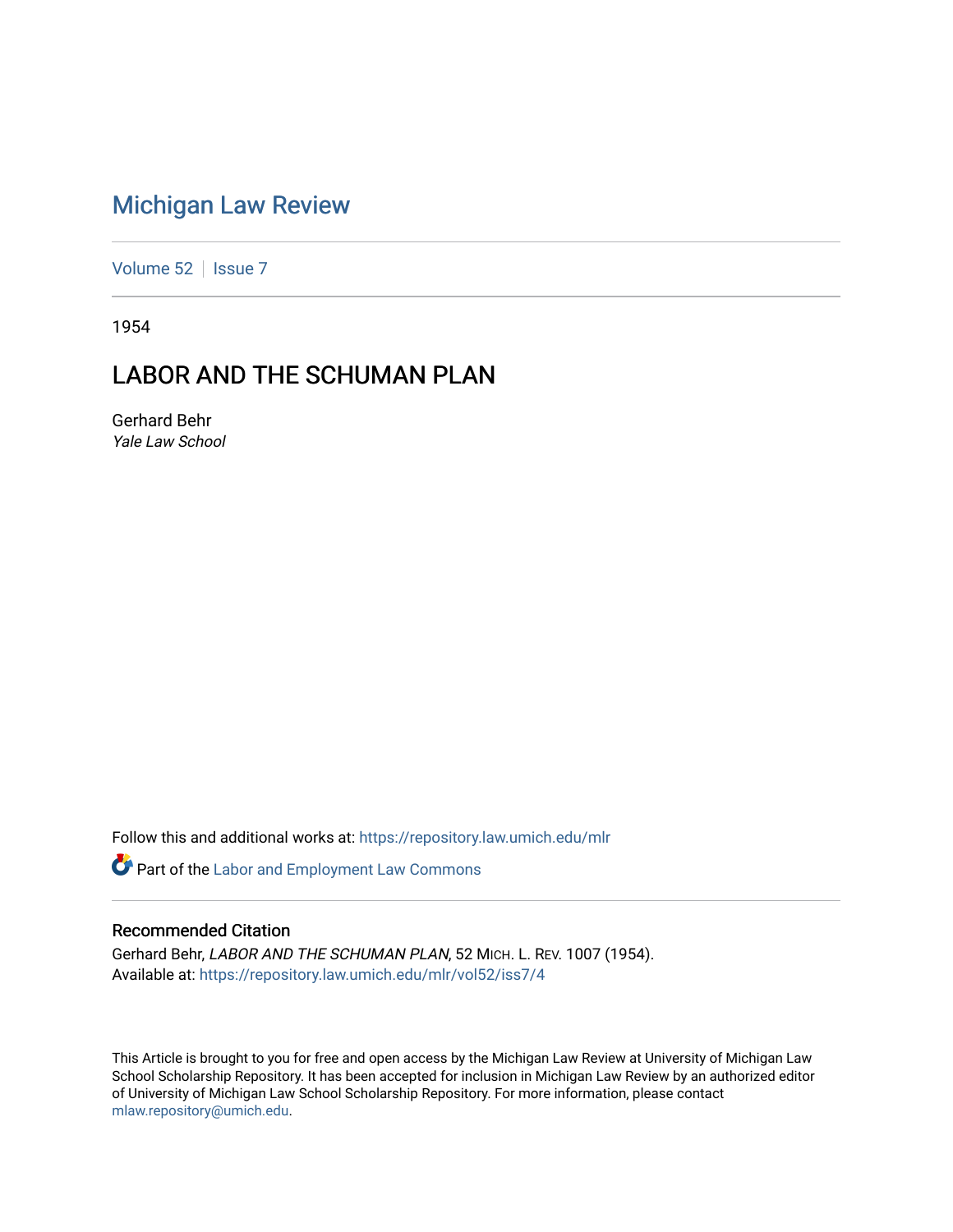# LABOR AND THE SCHUMAN PLAN

*Gerhard Behr\** 

THE European Coal and Steel Community of France, Germany,<br>Italy and the Low Countries,<sup>1</sup> in full operation since May 1953,<sup>2</sup><br>is an unquested to a communical operation, unique in its is an unprecedented type of a supranational organization, unique in its institutions as well as in its means for creating a single competitive market for coal, iron and steel within the European territories of those participating states.<sup>3</sup>

Aside from the long term political objective of Franco-German rapprochement as the foundation stone for a future Western European political consolidation or even federation,<sup>4</sup> the Schuman Plan encompasses economic as well as social aims.<sup>5</sup> By establishing such a supranational market the Community seeks to rationalize and modernize the iron and steel production and lower their production cost, to expand the production in response to the so stimulated demand, and to stabilize and improve the working conditions in the heavy industry.

As a result of the new conception of the Community, the fundamental problems, whether political, economic or social, appear in a new relation and perspective, meriting their thorough examination from various aspects. The Community's institutional structure and economic objectives have been discussed at some length elsewhere. The present exposition endeavors to limit its scope to assessment of the Community from the viewpoint of labor.

To meet in a satisfactory manner the demands of labor, afraid of possible unemployment as a result of the common market and of the re-establishment of another international cartel, and to enlist labor's

"Visiting Lecturer in Law, Yale Law School.

Because of the shortcomings of the English translation, frequent references will be made to the original French text of the Treaty published in LA DocumENTATION FRAN-CAISB, Nr. 1489 (June 6, 1951).

For a detailed discussion of the Community's institutional structure and economic objectives, see Behr, "The European Coal and Steel Community: A Political and Legal Innovation," 63 YALB L.J. 1 (1953).

<sup>2</sup>2 JOURNAL OFFICIEL DE LA COMMUNAUTE EUROPEENNE DU CHARBON ET DE L'ACTER 112 (May 4, 1953).

3 Reuter, "La conception du pouvoir politique dans le Plan Schuman," 1 REVUE FRANCAISE DE SCIENCE POLITIQUE 258 (1951).

<sup>4</sup> Cf. the original proposal of Foreign Minister R. Schuman, 22 DEPT. OF STATE BuL., note, pp. 936-937 (1950).

 $5$  TREATY, art. 3.

<sup>&</sup>lt;sup>1</sup> For the English text of the Treaty, signed on April 28, 1951, see PRESS AND INFOR-MATION DivxsroN OF THE FRENCH EMBASSY, TREATY CoNsTITaTING THE EtmoPEAN COAL AND STEEL COMMUNITY, (hereinafter cited as TREATY) together with ANNEXES, PROTOCOLS and the CONVENTION CONTAINING TRANSITIONAL PROVISIONS.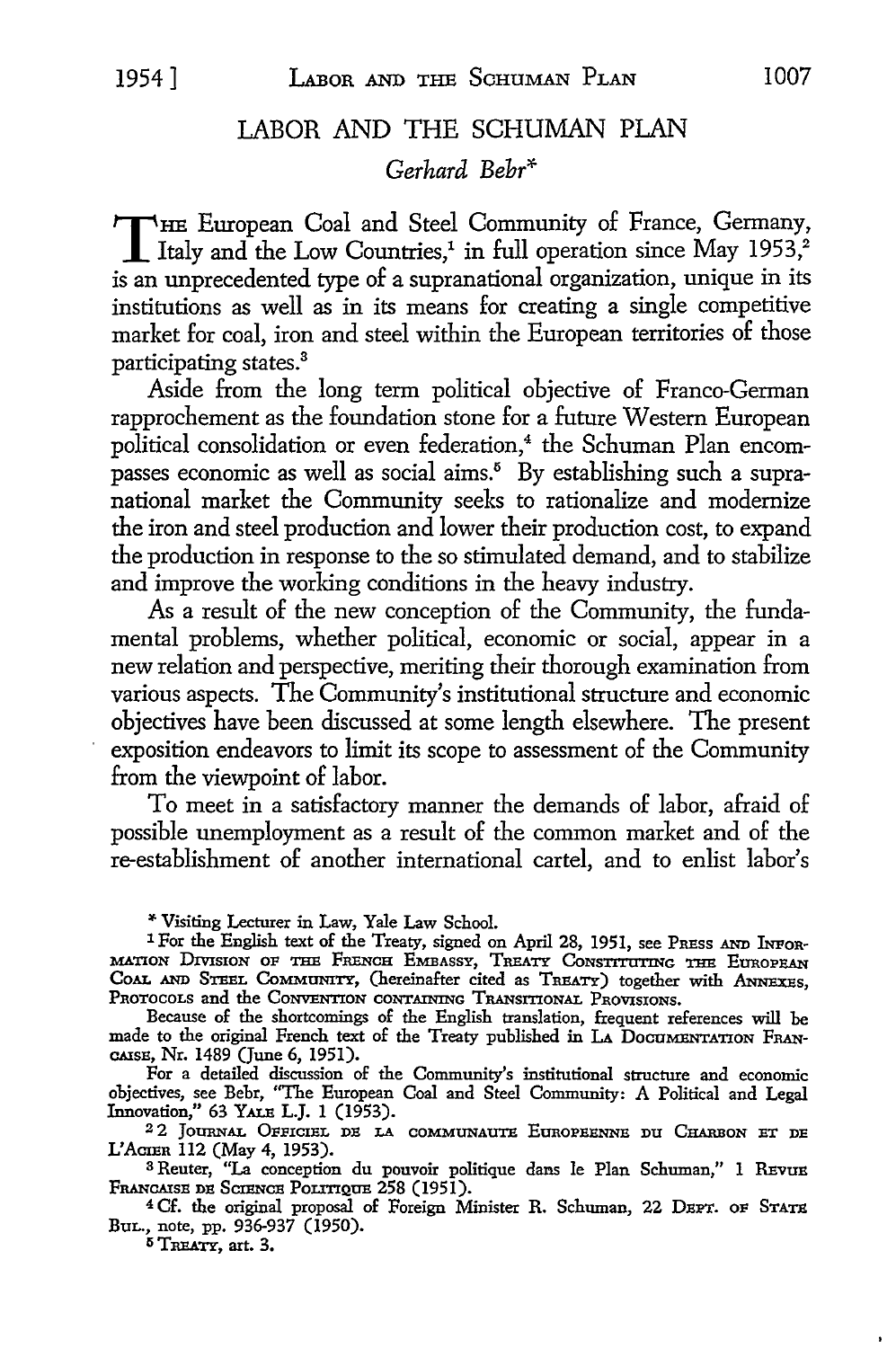support for the Schuman Plan, the Treaty seeks to stabilize the labor market and offer adequate protection against unemployment,<sup>6</sup> increase the wages up to the highest wage level in the Community, $^7$  and to safeguard the labor interest<sup>8</sup> by granting a certain degree of participation in some of the bodies of the Community.

Although the labor force employed in the heavy industry is numerically rather weak (amounting approximately to 1,750,000, i.e., 10 percent of the labor force of the member states), $9$  its highly specialized skill makes it undoubtedly vital for the modem industry. Its shortage resulting either from inadequate vocational training, or low wages, dangerous working conditions, obsolete technical equipment, inadequate housing,10 and not least of all, from fear of unemployment to which the steel industry is particularly vulnerable,<sup>11</sup> would seriously jeopardize the entire economic system.

Recognizing the importance of coal and steel workers and their problems, some individual states have already pursued a favorable social, wage and labor policy. The nationalization of the French coal industry12 and the German law of co-determination authorizing the participation of the trade union representatives in the management of the heavy industry,<sup>13</sup> are examples of legislation enacted to improve largely the position of labor.

However, its social progress stands a much better chance of being accomplished in a wider economic area, rather than along the strict

<sup>6</sup> Id., art. 2,  $\S$ 2, art. 56, and §23 of the CONVENTION.

<sup>7</sup>TREATY, art. 3(e).

s Id., art. 18.

<sup>9</sup> Quoted from HIGH AUTHORITY, REPORT ON THE SITUATION OF THE COMMUNITY 58 (Jan. 10, 1953).

10 Id. at 97-99.

11 DAUGHERTY, DE CHAZEAU, STRATTON, THE ECONOMICS OF THE IRON AND STEEL lNI>usTRY 5, 32 (1937). See also UNITED NATIONS, EcoNoM:Ic CoMM:ISSION FOR EoROPB, EUROPEAN STEEL TRENDS IN THE SETTING oF THE WoRLD MARxET 29, 73 (1949).

12 "Ordonnance portant !'institution des Houilleres Nationales du Nord et du Pas-de-Calais," Journal Officiel 1876 (Dec. 14, 1944), 2079 (Dec. 25-27, 1944) and 402 (Jan. 28, 1945), Siney, Lois Annoreis 1726 (1945). "Ordonnance modifiiant  $\ldots$ l'ordonnance du Dec. 13, 1944, Oct. 12, 1945," Journal Officiel 6471 (Oct. 13, 1945),<br>6814 (Oct. 23, 1945), 6897 (Oct. 25, 1945). "Loi relative à la nationalisation des<br>combustibiles minéraux," Journal Officiel 4272 (May 1 374 (1946). For further comments see Robson, "Nationalized Industries in Britain and France," 44 AM. PoL. Scr. REv. 299 at 304 et seq. (1950); Pinkney, "The French Experiment in Nationalization, 1944-1950," in EARL, ed., MoDERN FRANCE 354-367 (1951); J.C.B., "Nationalization in France," 2 WoRLD ToDAY (n.s.) 363 (1946).

13 BUNDESGESETZBLATT, Part I, 347 (1951). For further comments see "Employee Representation in the Coal, Iron and Steel Industries of the Federal Republic of Germany," 6 Industray and Labour 137 (1951); Herschel, "Employee Representation in the Federal Republic of Germany," 64 INT. LAB. REv. 207 (1951); Weigert, "Co-determination in Western Germany," 73 Montrury Lab. Rev. 649 (1951); P.S.J.C., "Managerial Revolution in Germany," 7 WoRLD ToDAY (n.s.) 249 at 257 (1951).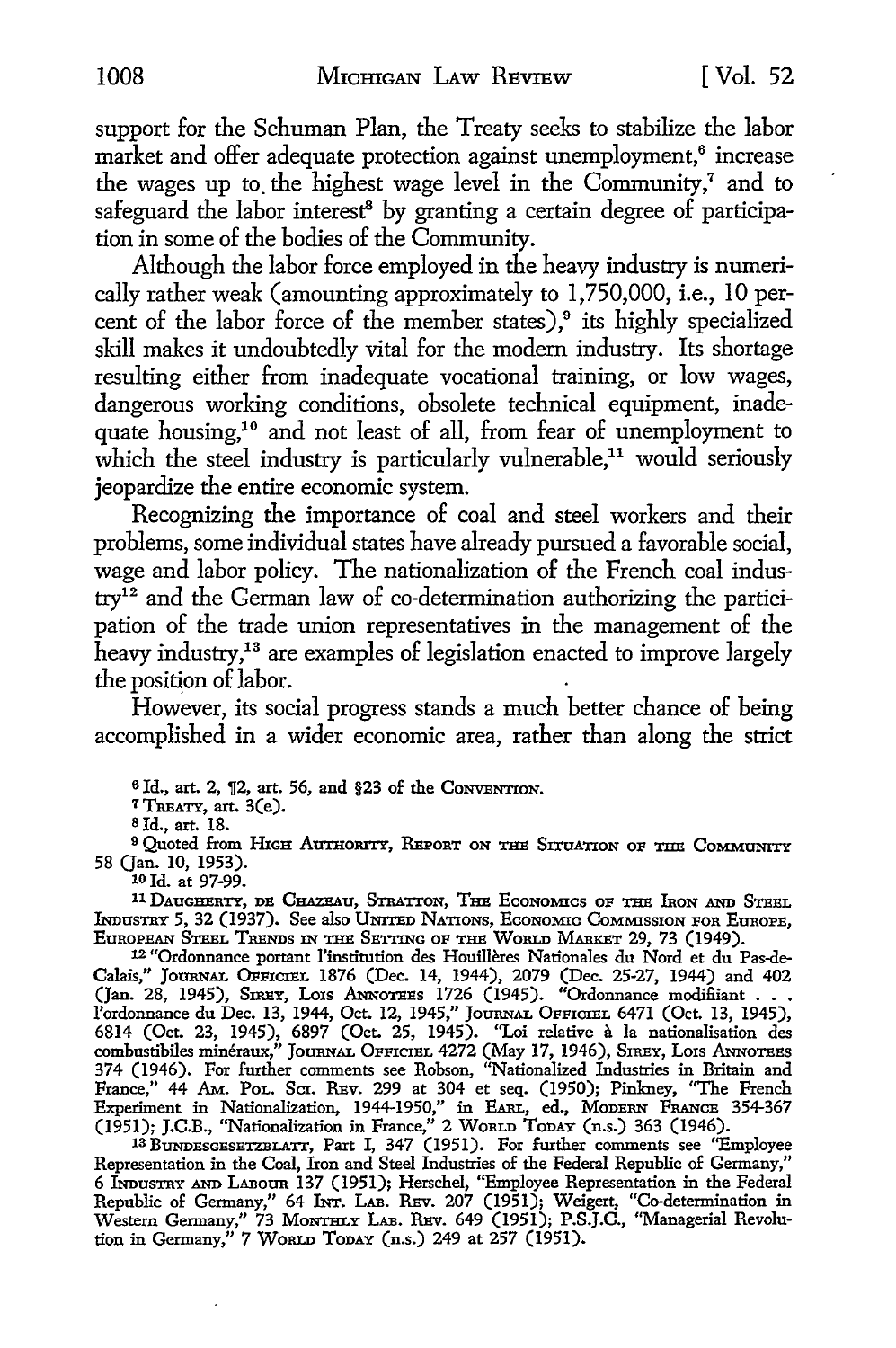and narrow national lines, which is particularly true with regard to the maintenance of employment. Any failure to provide for social improvement would create not only a widespread dissatisfaction and antagonism among labor, but also conditions likely to be exploited by the Communists.

In view of the possible future alternatives, the framers of the plan recognized the gravity of the problem and included the necessary social improvement as one of the main objectives whose attainment could be greatly facilitated by a common action within the proposed scheme.

Save for the hostility of the communist party<sup>14</sup> and its labor organization,15 the plan aroused considerable interest among the Western European trade unions.16 In view of the anticipated far-reaching effects of the proposed Community on labor, the trade unions were, at an early stage of discussion, invited to attend the constituting Conference and participate in drafting the Treaty. Thus labor became closely associated not only with the formulation of pertinent Treaty provisions dealing with wages and movement of labor, but also with the general institutional set-up of the Community.

# I

# *Social Objectives of the Community*

The improvement of the living and working conditions of labor is one of the fundamental objectives of the Community.17 Aside from the general economic improvement and prosperity anticipated as a result of a successful operation of the common market and likely to benefit the producer, consumer and worker alike, the Treaty also tends to promote the specific interests of labor by dealing with basic major labor problems such as maintenance of employment, protection of wages against exploitation, wage increase to the highest level in the Community, labor safety and labor mobility.

*Maintenance of Full Employment.* As full employment depends on the ability of maintaining a full capacity production of the coal and

<sup>14</sup> EINAUDI, DOMENACH, GAROSCI, COMMUNISM IN WESTERN EUROPE 42-50 (1951).

<sup>1</sup><sup>5</sup>LoNDON TIMEs, June 20, 1950, p. 4: l; Billoux, "Le Plan Schuman de Guerre," 27 CAHIERS DU CoMMUNISMB 28-34 (July 1950); joint declaration of the French and German communist controlled trade unions CONFEDERATION GENERALE DU TRAVAIL (CGT) and FREIER DEUTSCHER GBWERKSCHAFTSBUND (FDB), June 15, 1950, id., 91-94.

<sup>16</sup> LoNDON TIMES, May 29, 1950, p. 6:5 and July 3, 1950, p. 6:5.

<sup>17</sup> TREATY, art. 3(e); Ministère des Affaires Etrangères, RAPPORT DE LA DELEGATION FRANCAISE SUR LE TRAITE INSTITUANT LA COMMUNAUTE EUROPEENNE DU CHARBON ET DE L'ACIER (hereinafter cited as Rapport) 130 (1951).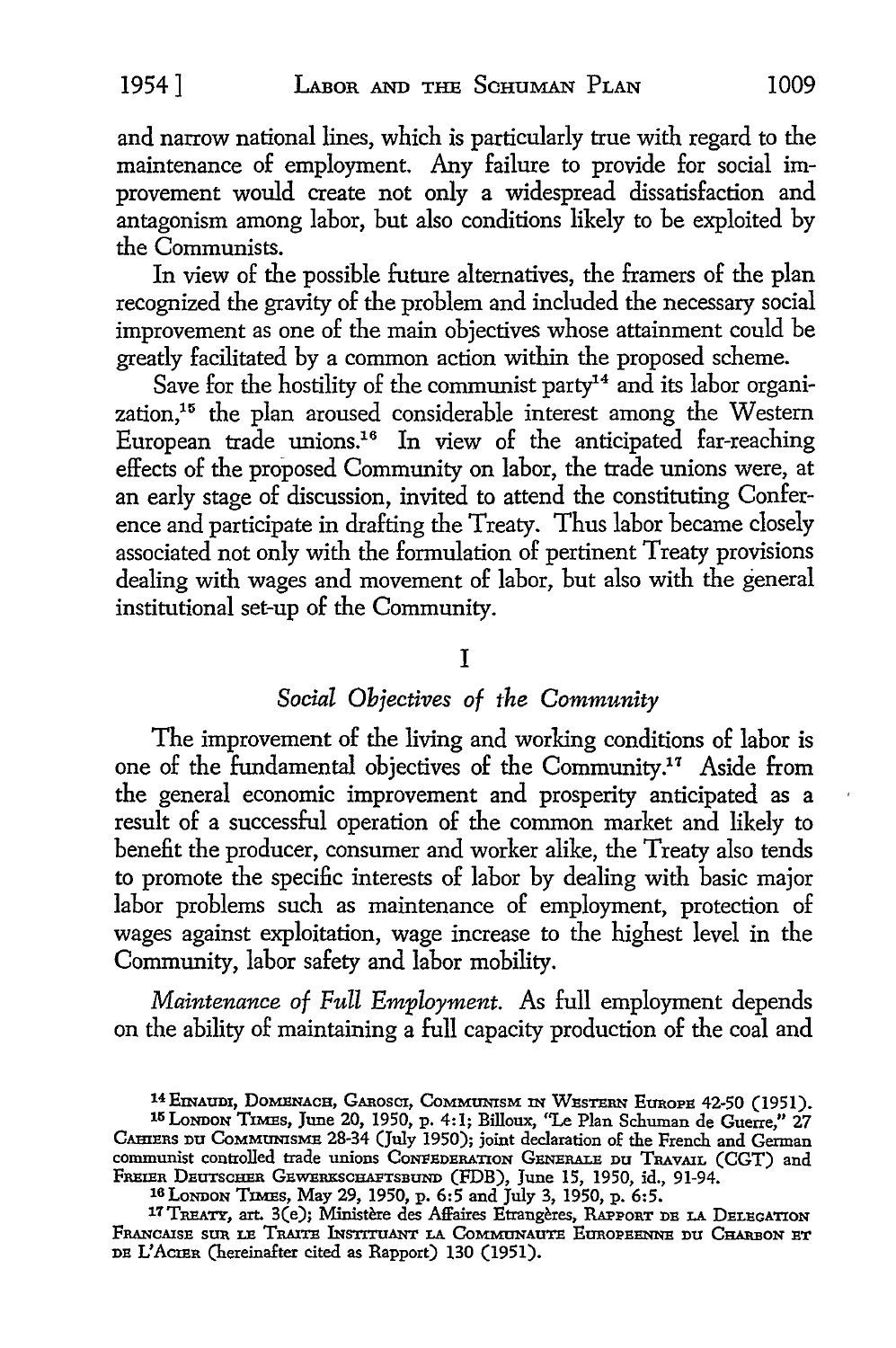steel industries, any measure which attempts to stabilize the production level or minimize the effects of economic disturbances caused either by decline in demand or scarcity of necessary raw material is at the same time aiding labor in its struggle against the hazards of unemployment. The Community has a whole range of indirect measures at its disposal for combatting production slumps. In addition to conducting a regular survey of the market conditions<sup>18</sup> which might warn of approaching economic crisis and afford adequate time for countermeasures, it assures a regular supply of raw material,<sup>19</sup> regulates the flow of investments,<sup>20</sup> and imposes quantitative import or export restrictions in times of declining demand or scarcity in the Community, $21$  as the case may be. These are all measures intended to forestall dangerous slumps and maintain full production of which labor ultimately benefits.

The notable social progress in protecting labor, however, is to be found in measures which the Community is authorized to take, should it be unable to maintain full employment. In case of unemployment, the Community is concerned with the acute necessity of immediate financial assistance to the workers released as well as with the long term objective of finding and opening new productive activities either in the coal and steel industry or, if absolutely necessary, in other branches of industry, which would provide for them adequate productive employment.

The Community is authorized to grant the released workers nonreimbursable assistance, to be carried equally by the Community and the state in question, in order to cover unemployment compensation for those temporarily out of work, their re-installation expenses should they move after employment in another region, and even expenses of their retraining should there be a necessity of transferring those workers to a new field of activity.<sup>22</sup>

This assistance is particularly important in the transitional period of  $5-7$  years<sup>23</sup> during which the necessary organization of the common market requiring the basic transformation of the national coal and steel

18 TREATY, art. 46, 13. For further comment see Pigou & ROBERTSON, ECONOMIC EssAYs AND ADDRESSES 38 (1931); UNITED NATIONS, EcoNoMic CoMMissroN FOR EUROPE, EUROPEAN STEEL TRENDS IN THE SETTING oP THE WoRLD MARKET 73-76 (1949).

 $19$  TREATY, art.  $3(a)$ .

20 Id., art. 54. The Community's cooperation with the participating governments in in-Huencing general consumption, especially by projects of public services, as provided by art. 57 of the Treaty is another measure for stabilizing production. ,

<sup>21</sup> Cf. articles  $58(1)$  and 74;  $59(5)$  of the TREATY.

22 TREATY, art. 56.

23 Section 1(4) of the CoNVENTION CONTAINING THE TRANSITIONAL PROVISIONS; RAPPORT 81.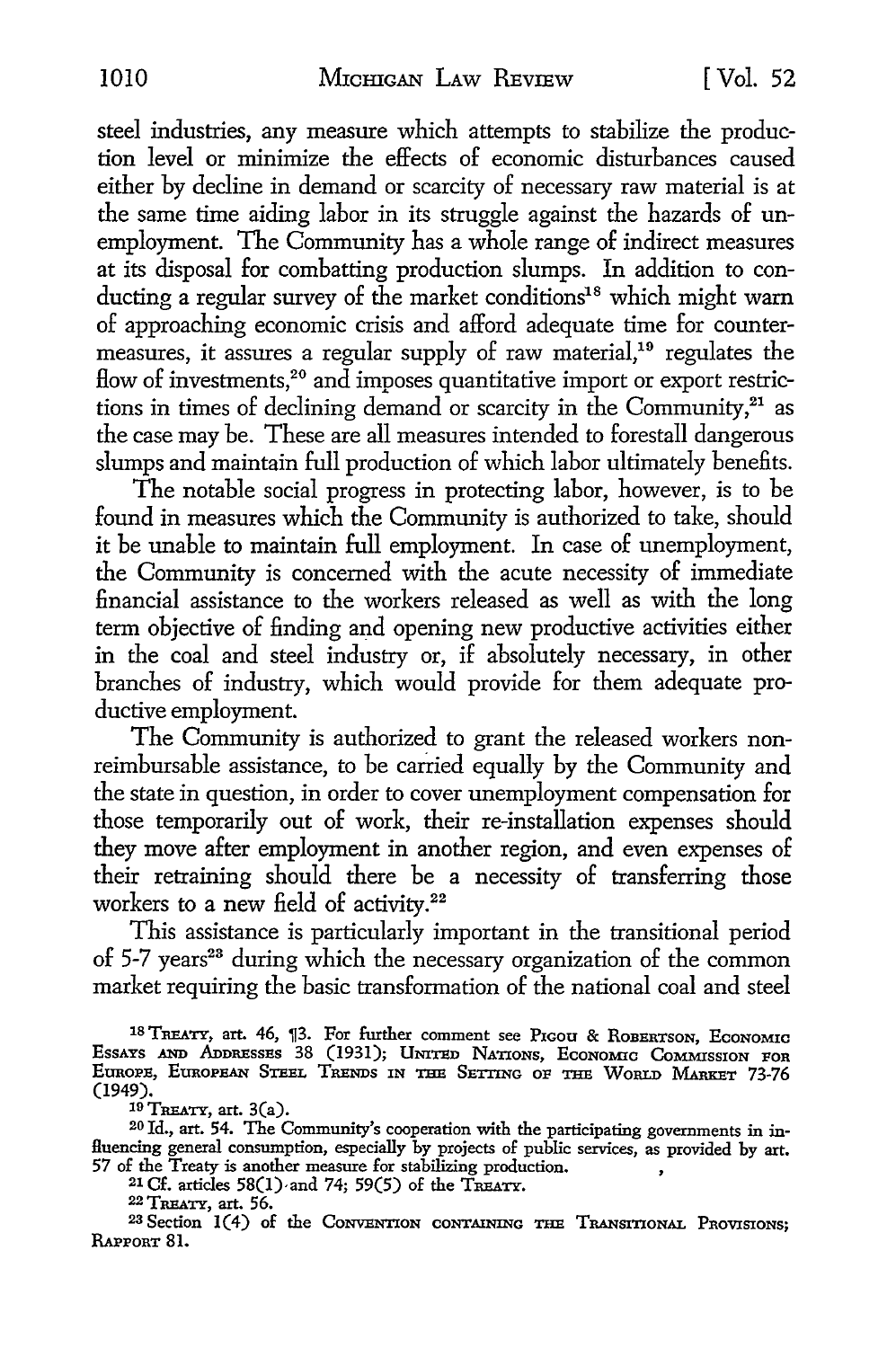industries into one single economic unit may possibly cause some temporary unemployment. The readaptation of those industries through modification of production, or even closing of some of the uneconomical enterprises which, deprived of national trade protection are unable to compete, will naturally affect labor, although it is protected by the Treaty against the burden of readaptation through the Community's financial assistance and assurance of suitable reemployment.<sup>24</sup>

Once the transitional period is over, however, the Community, as to specific provisions with regard to labor, limits itself to questions of technological unemployment only, i.e., an unemployment caused by "the introduction of technical processes or new equipment" which result in "an exceptional reduction in labour requirements" in the heavy industry causing unusual difficulties in reemployment of the workers released.25

Although the conditions under which the Community aids the amelioration of the unemployment situation are in this particular instance rigid, the form and extent, as well as the beneficiaries of the assistance, are the same, i.e., non-reimbursable assistance for the workers, and loans or their guarantees to enterprises for productive projects within or outside the heavy industry.26

Compared with the considerable concern over production, the Community's authority over employment matters is weak and rudimentary indeed, for it recognizes and deals with only specific types of unemployment brought about by technological development or organization of the common market, ignoring and leaving aside possible unemployment originating in other causes (e.g., declining demand, lack of raw material).

*Wages.* The authority over wages and social benefits of the coal and steel workers has been practically left to the member states<sup>27</sup> on the ground that since wages are an integral part of the entire economic structure, an authority of the Community over wages of the heavy industry would reach out to affect a large part of the whole economy. On the other hand, it was recognized that wage policy and

<sup>27</sup> TREATY, art. 68, ¶1; RAPPORT 132. See also Hallstein's remark in DER SCHUMAN-PLAN 17 (Frankfurter Universitatsreden, Heft No. 5, 1951).

<sup>24</sup> CONVENTION §23( 4, 5, 6).

<sup>&</sup>lt;sup>25</sup> TREATY, art. 56, [1]; RAPPORT, 125-126. Similarly, HIGH AUTHORITY, REPORT ON THE SITUATION OF THE COMMUNITY 94 (Jan. 10, 1953).

<sup>26</sup> Since a High Authority's loan, or its guarantee, facilitating such productive projects in other industrial branches than heavy industry is likely to affect the general economy of the state, the Authority needs a concurring vote of the Council of Ministers. Cf. art. 56, 12(b) of the TREATY, and §§23(3, 8) of the CONVENTION.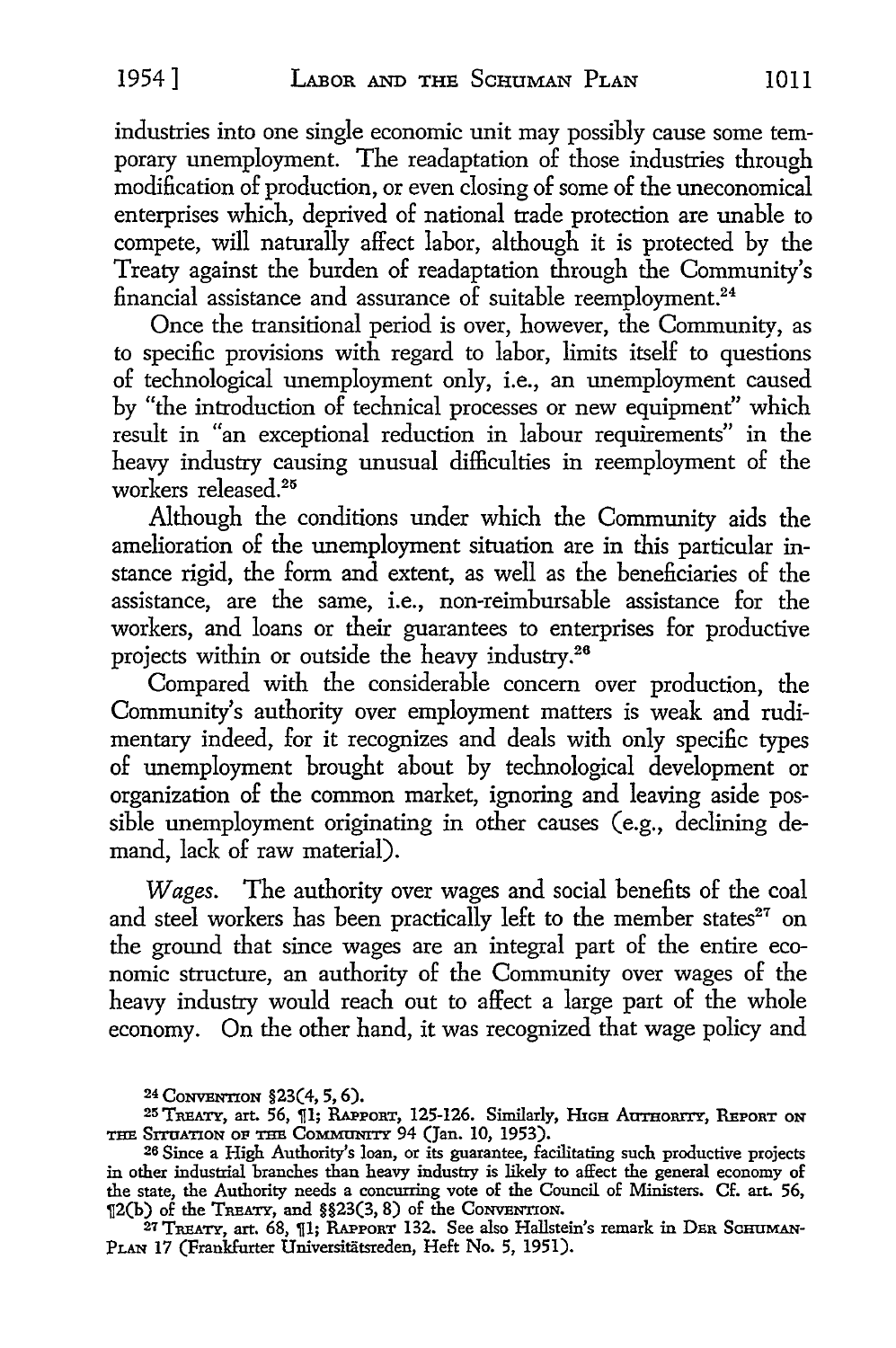its wage level are factors too relevant in matters of competition to be disregarded entirely in any effort attempting to establish a common, competitive market. To this extent the Treaty considers the wage level, relating it though almost exclusively to the conditions of competition only.28 The Treaty views the wage level in terms of its bearing upon the conditions of competition.

The Community is authorized to intervene in matters of wages and make binding recommendations,<sup>29</sup> if it finds that the abnormally low prices of coal or iron and steel products are the result of wages fixed by an enterprise or government at a level which is far below the general wage level common within the region of a particular member state.<sup>30</sup> It is to be noted that any consideration of wages is prompted and conditioned by the existence of abnormally low prices made possible by underpaying labor considered underpaid in accordance with the usual wage level in the region. The Community would, however, be precluded from acting upon abnormally low wages if this exploitation would not at the same time be accompanied by and reflected in low prices as well. Should an enterprise maintain and observe the average prices of coal and steel and grossly underpay its workers, profiting thus even more, a strict interpretation of article 68(2) would prevent the Community from requesting a corresponding remuneration for workers.<sup>31</sup>

The anomaly of relating the Community's average price of coal and steel products to the local wage level of the various regions is justified by their different economic and physical conditions affecting the general wage level of the region and the entire industry located therein.32 In order to appraise the wage-price relationship properly and, furthermore, to avoid any disturbance of the general wage structure of the region, only the regional wage level can serve as a useful basis for this comparison. .

The social concern for a proper wage policy is even more subordinated to the consideration of competition in article 68(3) ac-

<sup>29</sup> As to the nature of the various acts of the High Authority see TREATY, art. 14. Recommendations are such decisions of the Authority which though binding as to the objectives to be attained leave the choice of appropriate means to the discretion of the individual enterprise or member state.

30 TRBATY, art. 68(2).

31 However, in accordance with TREATY, art. 46, 12, which states that "enterprises, workers, consumers and dealers, and their associations may present any suggestions or observations to the High Authority on questions which concern them," the labor force could call such a situation to the attention of the Authority.

32 RAPPORT 132.

<sup>28</sup> RAPPORT 134.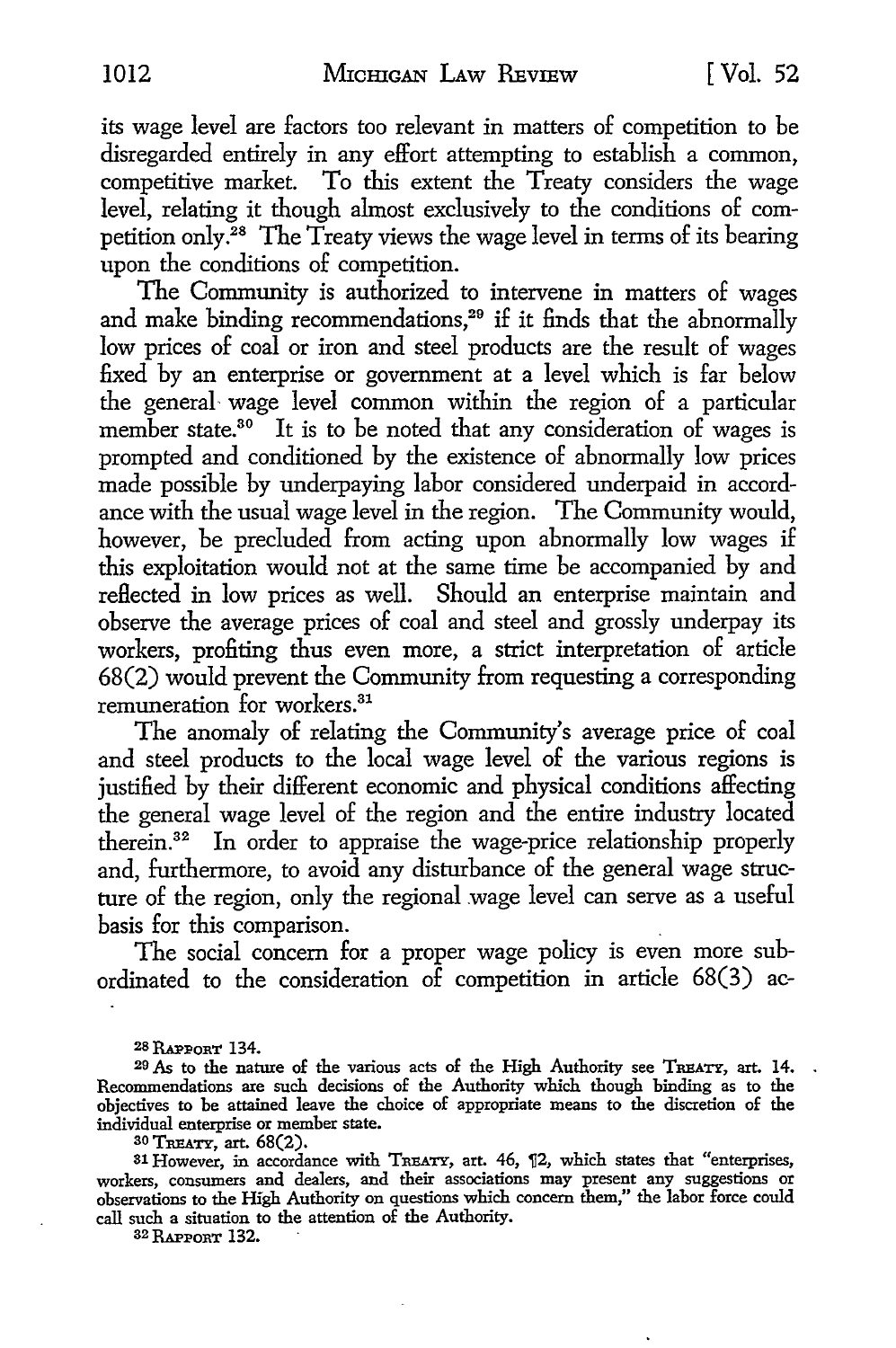cording to which the Authority has power to intervene if an enterprise decreases wages, lowering the standard of living, in order to carry out an economic adjustment or maintain its ability to compete. Under such conditions the Authority may address binding recommendation to such an enterprise to assure to the workers "compensatory benefits."

The Community becomes concerned about the wage level only on the conditions of the living standards decreased and of the competition affected. It would seem, however, that its insistence on granting such compensatory benefits-a vague term which might include a proper wage increase or decrease of working hours as well as increase in social benefits-would spur such an enterprise to attain the ability to compete either by improving or modifying the production, and to become thus economically prosperous and healthy, a development ultimately beneficial to the wage policy as well.

Certain exceptions to this rather static wage determination are made necessary by the general development of the national economies of the member states. Thus the Treaty considers a decrease in the cost of living a permissible ground for lowering the wage scale accordingly<sup>33</sup>—a measure which evidently aims at maintaining the same level of *real* wage<sup>34</sup> under the changed conditions.

It would be equally inconceivable to block the member state in its efforts to attain an external economic balance either by financial and tax measures (such as devaluation or increased taxes) or by controlling and determining the wage policy, even though such allencompassing measures were to affect the wage level of the heavy industry and lead to its decrease.<sup>35</sup> In this respect the state has a free hand and, as long as a large part of the economy is under its exclusive power, it cannot be otherwise.

Despite the professed objective of increased wages<sup>36</sup> and the obligation of states and enterprises to inform the Community of any notable wage decrease<sup>37</sup> as well as of the Community's right to "gather all information necessary to the appraisal of the possibilities of improving the living and working conditions of the labour force . . . and of the risks which menace such living conditions,"38 the Treaty

<sup>135.</sup>  33 TRBATY, art. 68(3)(c). 34 RAPPORT 134. 35 TREATY, art. 68(3a). See also sub-par. b and d. For further comment see RAPPORT 36 TREATY, art. 3(e). 37Jd., art. 68(4). as Id., art. 46(5).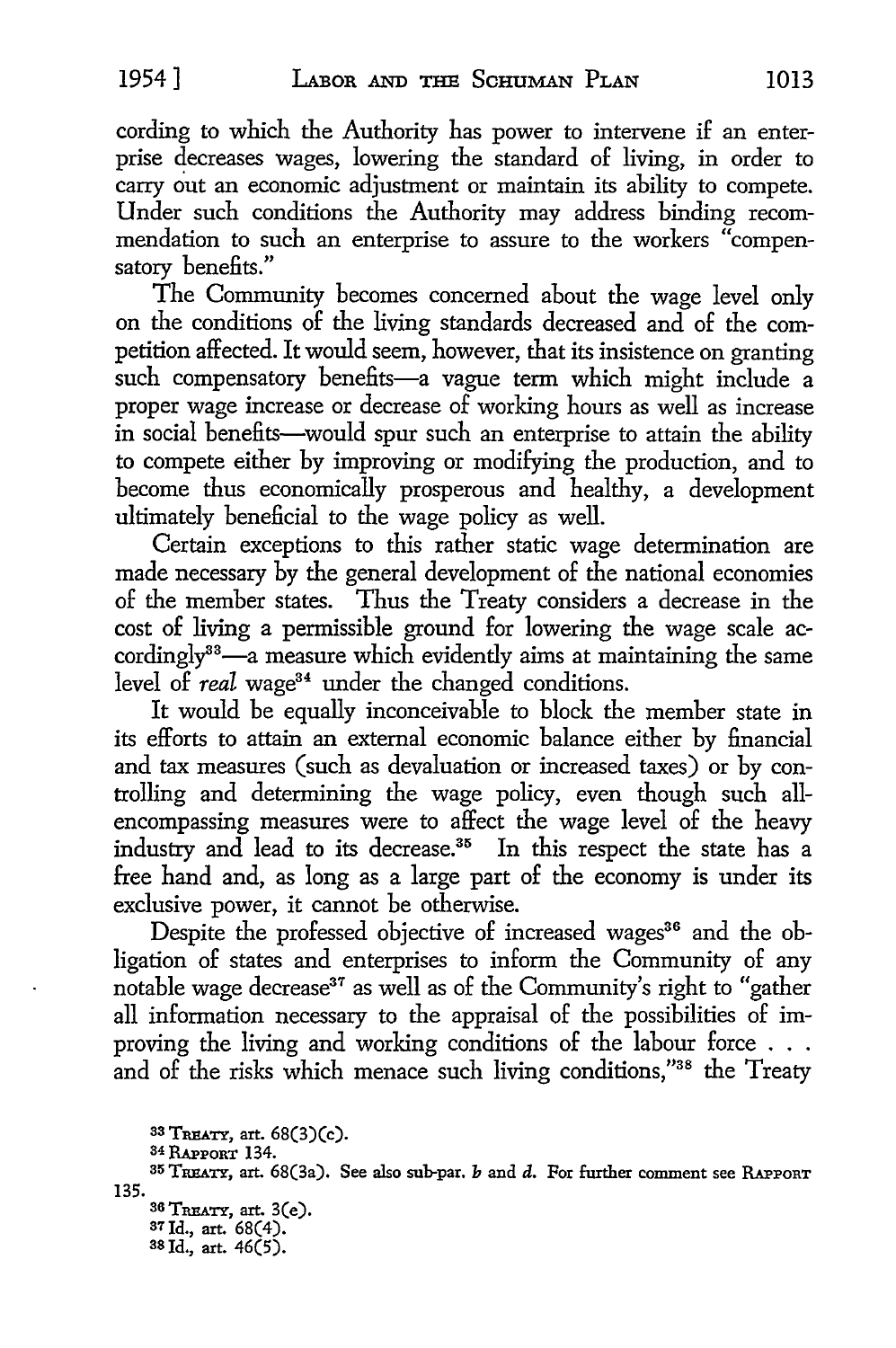takes a rather cautious and reserved stand on the question of wages. The Community lacks, at least formally, initiative for a constructive wage and social policy.<sup>39</sup>

The aims of a general wage increase up to the highest level in the Community is motivated partly by the social policy consideration and partly by the desire to establish *relatively* equal conditions of competition, to which a comparative wage equality is indispensable.<sup>40</sup> This is, of course, an arduous task whose achievement is, first of all, preconditioned by a precise determination of *real* wages (i.e., including all social benefits accrued to the workers) $41$ -a study presently undertaken by the High Authority. It might well be that at the end this examination will come forward and disclose such a considerable wage discrepancy due to different economic, social, and tax policies of the member states,<sup>42</sup> that a relatively comparable wage level could be assured only by a certain modification, if not unification, of the existing social and tax legislation as well as of the economic policy so far pursued.

*Movement of Labor.* To assure a rational use of labor within the Community and to mitigate the dangers of employment, the Treaty establishes a pool of coal and steel workers of proven qualification and skill and nationals of one of the member states. Their movement over national boundaries will be free, subject only to common health requirements and public order, the nature and extent of which is to be agreed upon by the member states.<sup>43</sup> To facilitate this movement further, the Treaty not only guarantees an absolute equality of treatment as to wages and working conditions between a national or immigrant worker and retainment of the claims to social benefits<sup>44</sup> but also entrusts the Community to perform the function of an em-

39 Cf. the statement of the High Authority to the Commission of Social Affairs of the Common Assembly, rejecting its request for Authority's initiative in social and wage policy. Cf. COMMUNAUTE EUROPEENNE DU CHARBON ET DE L'ACIER, ASSEMBLEE COMMUNE, RAPPORT FATT AU NOM DE LA COMMISSION DES AFFAIRES SOCIALES (Sess. Ord. 1953. Doc. No. 3) p. 11.

40RAPPORT 130-131.

<sup>41</sup> HIGH AUTHORITY, THE ACTIVITIES OF THE EUROPEAN COMMUNITY, GENERAL REPORT 105-106 (April 12, 1953). See also the already published report of the High Authority, TABLEAU COMPARATIF DES CONDITIONS DE TRAVAIL DANS LES INDUSTRIES DE LA CoMMUNAUTE (June 1953).

42 For this purpose, the High Authority established a Commission charged with the study of the tax systems of the Participating States. Cf. 2 JoURNAL 0PPICIEL DE LA CoM-MUNAUTE EUROPEENNE DU CHARBON ET DE L'ACIER 33-35, arrêtés No. 1-53 and 2-53 (March 7, 1953).

43 TREATY, art. 69(1, 2). 44Jd., art. 69(4).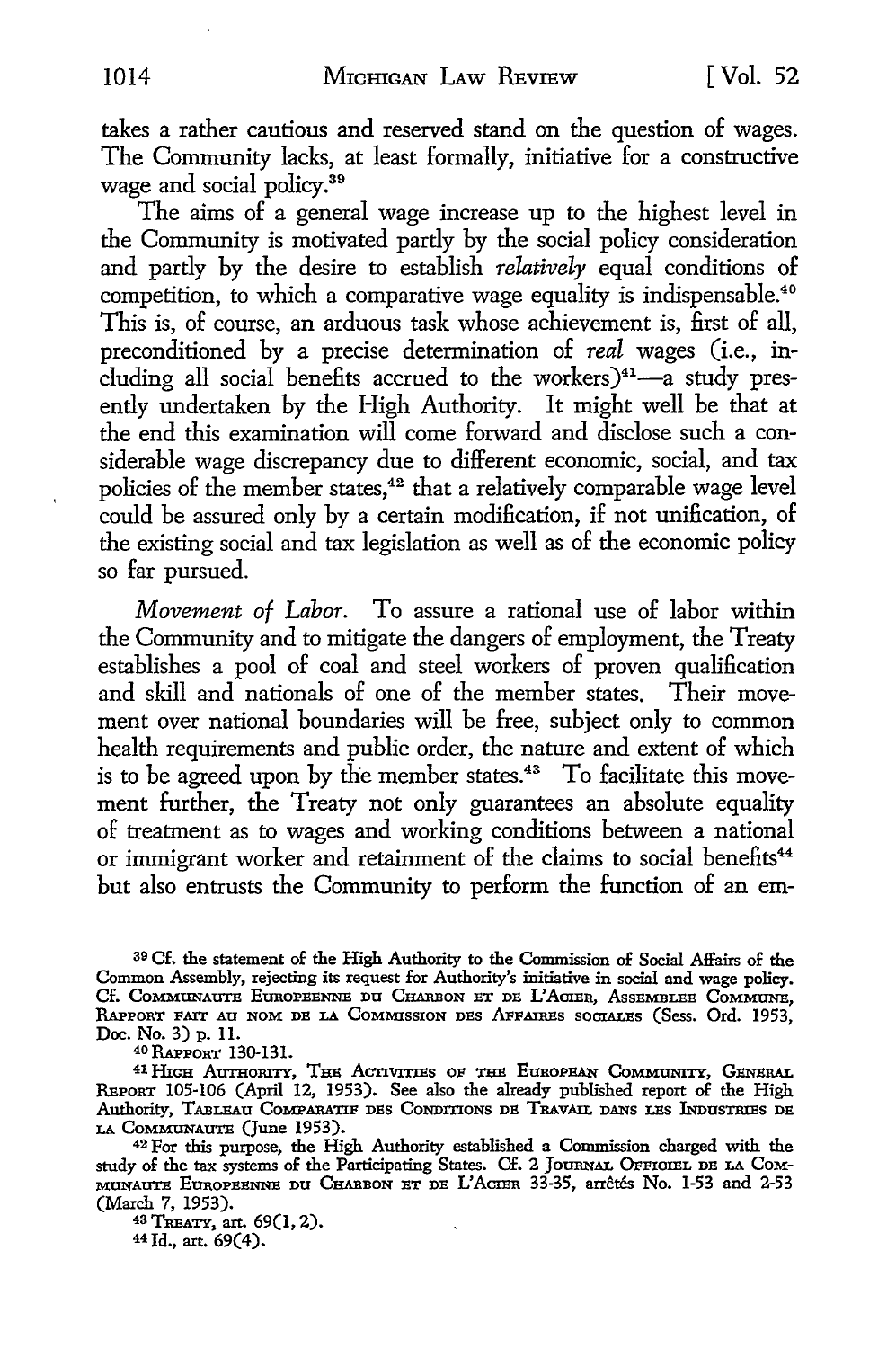ployment agency to assist the workers and the coal and steel enterprises of the Community alike.<sup>45</sup>

#### II

# *Participation of Labor in the Community's Institutions*

To evaluate properly the role of labor in the Community, the participation of trade unions in its decision-making process must be considered and, therefore, a short description of its institutional structure is necessary. The common, competitive market is to be organized, maintained, and administered by the High Authority (the principal organ and guardian of the Community's interests) composed of nine members,<sup>46</sup> the powers of which are either absolutely independent of the member states<sup>47</sup> or shared with the Council of Ministers,<sup>48</sup> the main organ of governmental control in the Community.49 To facilitate the function of the Authority and to afford an opportunity to the interest groups to voice their opinion, a Consultative Committee composed of fifty-one members equally divided among the representatives of producers, workers, consumers and dealers is attached to the High Authority.<sup>50</sup>

Aside from the common decision-making process of the Authority and the Council, whose concurrence is necessary for the Authority's action where so prescribed by the Treaty, the safeguards against possible abuse of Community's powers is provided for by the Common Assembly, a representative body of people of the member states in general, $51$  and by the Court of the Community. $52$ 

<sup>45</sup>Cf. art. 69(2) of the Treaty, the last sentence stating: "They [the member states] will also work out technical procedures to make it possible to bring together offers of and demands for employment in the Community as a whole." For the activities so far undertaken see, HIGH AUTHORITY, THE ACTIVITIES OF THE EUROPEAN COMMUNITY 103-104 (1953).

<sup>46 T</sup>REATY, arts. 8 and 9.<br><sup>47</sup> Cf., for instance, TREATY, arts. 47 (¶1), 49, 50(2), 54, 58(3), 59(6), 60(1, 2), 61, 62, 63, 65, 66, 67, 68(2, 3), 86 (114).

48 Depending on the nature of the issue, the Authority needs for its action a concurring vote of the Council ranging from simple, absolute and qualified majority to unanimity. The Council's simple majority is requested in following instances: TREATY, arts. 58(1), 59(5), 74(3), 56 (¶b) and Conventron, §§23(3,8). Consult also §§26(4), 29(1,3) of the CoNVENTION dealing with readaptation measures. A two-thirds majority is prescribed by TREATY, arts. 50(2), 88 (¶3), 56 and also CONVENTION, §23(6). Council's unanimity is requested by TREATY, arts.  $54$  ( $[2]$ ,  $58(3)$  and  $59(6)$ .

49 TREATY, art. 26.

50 Id., art. 18, [1]. The Council of Ministers fixed the number of seats in the Consultative Committee at 51. Cf. 2 JOURNAL OFFICIEL DE LA COMMUNAUTE EUROPEENNE DU CHARBON ET DE L'ACIER 11-14 (Feb. 10, 1953).

 $\mathbf{v}$ 

51 TREATY, arts. 20-25.

52 Id., arts. 31-45.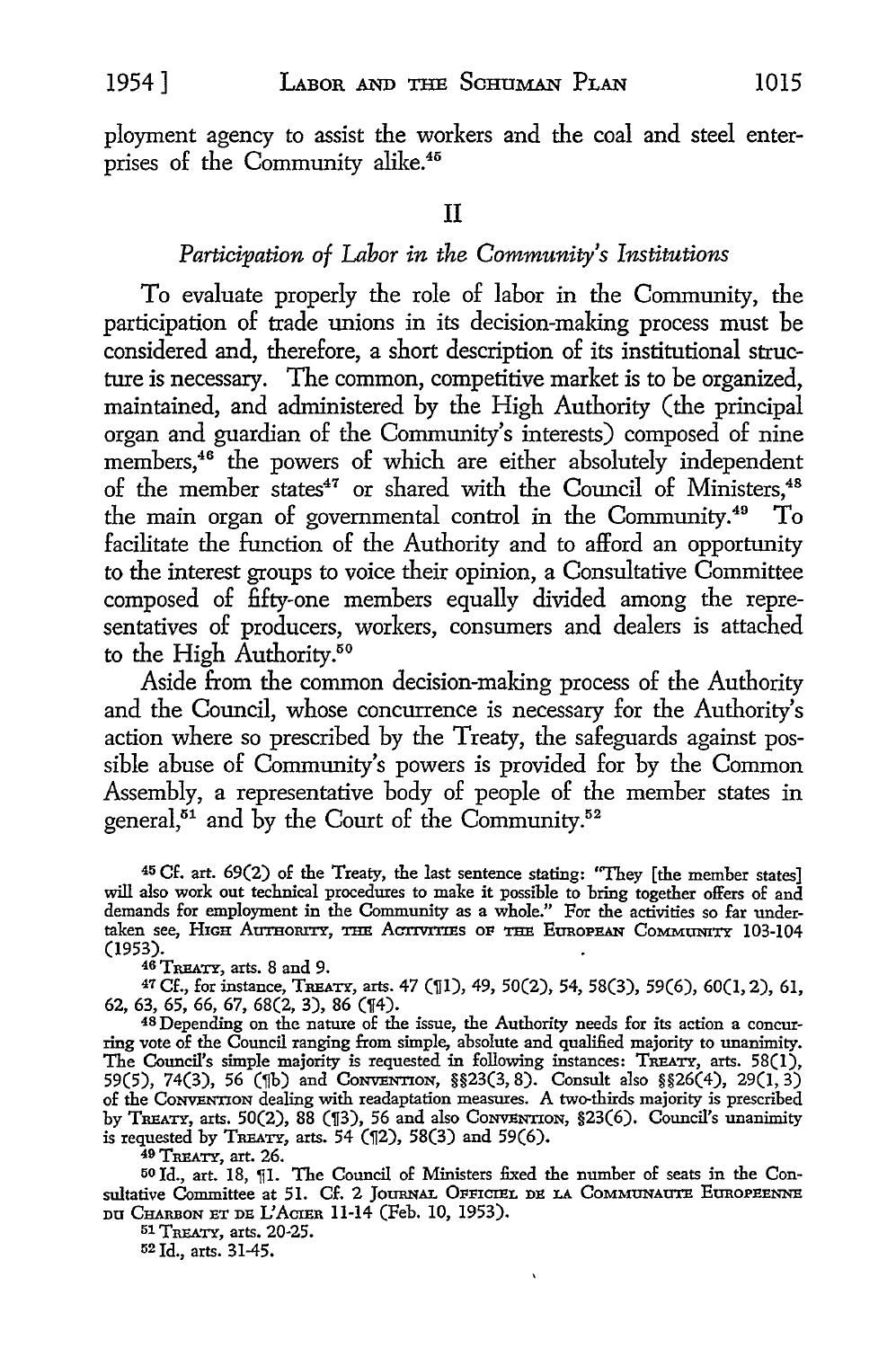The extensive powers of the Community likely *to* affect the labor force prompted the trade unions *to* press, during the drafting of the Treaty, for their representation on and participation in the principal organs of the Community, i.e., the Court and the High Authority. While in the first instance the effort failed, as to the High Authority at least an *informal* compromise was reached according *to* which one seat on the Authority was reserved for a trade union representative.

Thus, the participation of labor in the administration of the Community is formally recognized only in the Consultative Committee. Here membership is, however, equally shared by other interested groups of producers, consumers, and dealers and controlled by the Council of Ministers which has retained the right *to* determine the representative trade organizations. The trade organizations are merely entitled *to* draw up a list of candidates from which the Council may make appointments.<sup>53</sup>

As a result of the merely advisory function of the Consultative Committee, the participation of labor therein is of limited nature also.54 Although the Committee's opinions are not binding, the Authority is committed to consult with it and ascertain its views

53 Id., art. 18, paragraphs 2-4. The Council of Ministers determined the following representative trade organizations: *Germany:* Industriegewerkschaft Bergbau, Bochum (2 seats); Industriegewerkschaft Metal!, Frankfurt/Main (2 seats); Deutscher Gewerkschaftsbund, Diisseldorf (I seat). *Belgium:* Centrale Nationale des Employes de Belgique (CSCB) Bruxelles (I seat); Centrale des Metallurgistes de Belgique (FGTB) Bruxelles (I seat); Centrale Chretienne des Metallurgistes · de Belgique (CSCB) Bruxelles (I seat). *France:*  Federation Nationale Force Ouvriere des Mineurs (CGTFC) Paris (I seat); Federation Nationale des Syndicats Chretiens de Mineurs (CFI'C) Paris (1 seat); Federation des Metaux (CFfC) Paris (I seat); Industrieverband Metal! in der Einheitsgewerkschaft der Arbeiter und Angestellten des Saarlandes, Saarbriicken (1 seat). *Italy:* Federazione Italiana Metalmeccanici (CISL) (1 seat); Federazione Italiana Metalmeccanici (UIL) (I seat). Luxembourg: Fédération Nationale des Ouvriers du Luxembourg, Esch/Alzette (1 seat). *The Netherlands:* Christelijk Nationaal Vakverbond (CNV) (1 seat); Katholieke Arbeidersbeweging (KAB) (1 seat). Cf. 2 JOURNAL OFFICIEL DE LA COMMUNAUTE EURO-PEENNE DU CHARBON ET DE L'ACIER 12-13 (Feb. 10, 1953), giving also the names of representatives chosen by the Council. See also 6 CHRONIQUE DE POLITIQUE ETRANGERE 64-68 (Jan. 1953).

54 Without drawing undue inferences, it is interesting to note that the labor representation in the ILO stands much more in the forefront in its operation than under the Coal and Steel Community. There the labor participates-together with the representatives of employers and governments-directly in the decision-making process of the General Conference, the main organ of the ILO. Cf. art. 3(1, 5) of the Constitution of the ILO; text reproduced in SOHN, CASES AND OTHER MATERIAL ON WORLD LAW 1196 (1950). It is, however, well to point to the essentially different purpose and powers of both organizations: while the ILO as a traditional intergovernmental international organization passes to the member states merely recommendations in the literal sense, the acts of the European Coal and Steel Community as expressions of supranational powers are directly binding on individual enterprises as well as on the member states. Cf. art. 14 of the Treaty.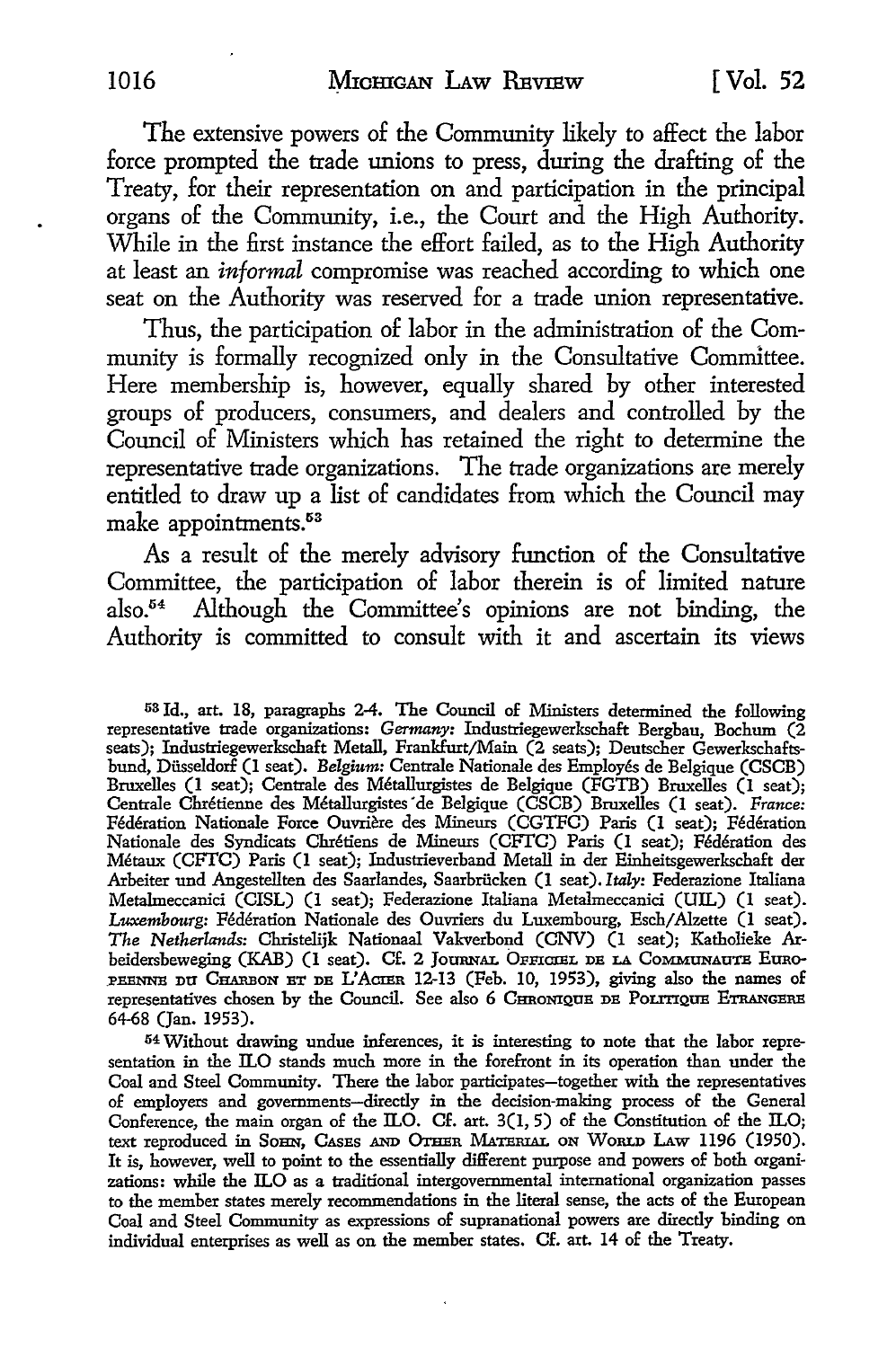whenever the Treaty specifically so prescribes.<sup>55</sup> A failure to do so would make the Authority's act deficient and subject to a review by the Court on an appeal of the Council, member state or an individual enterprise directly concerned.<sup>56</sup>

To facilitate the advisory function of the Committee, and at the same time to provide an indirect protection of the various professional groups represented thereon and gain their confidence, the Treaty further commits the Authority to inform the Committee of all contemplated measures likely to affect them $57$ -such as investment policy or enforcement of anti-cartel and deconcentration provisions. Thus the Authority's policy is made subject to public scrutiny.<sup>58</sup>

A unique feature of the Treaty is its attempt to assure a proper labor representation even on the national level. In order to qualify for a consultative status with the Authority in accordance with article 48 of the Treaty, the associations of producers seeking such a status must admit the workers' and consumers' representatives to participate in the leadership of those associations.<sup>59</sup> Although this is a mere statement of principle lacking any further elaboration of the criteria to be applied, nevertheless, it may, if reasonably implemented by the Authority, strengthen the participation of labor on the national and, indirectly, even on the Community's level.

#### III

# *Safeguards*

The representation of labor, either formal or informal, on the various bodies of the Community is a general safeguard protecting the overall interests of labor employed in the heavy industry.

In its everyday operation, the Authority will have to rely heavily

55 TREATY, art. 19, JI. The Authority is obliged to consult the Consultative Committee for instance in TREATY, arts. 46 (14), 53, 55(2), 56, 58(1, 3), 59(1, 5, 6), 60(1, 2), 61 **(11), 62, 67(2, 3), 68(2), 95(11); CONVENTION §§24, 29(1, 2, 3).** The obligatory consultation of the Authority with the Consultative Committee is a fundamentally different conception from that of the consultative status of non-governmental organizations "accredited" with the Economic and Social Council of the United Nations in accordance with art. 71 of the **U.N.** Charter. In this respect Krause's comparison in his "Betrachtungen iiber die rechtiche Struktur der Europäischen Gemeinschaft für Kohle und Stahl" in RECHTs-PROBLEME IN STAAT UND KIRCHE-FESTGABE FUER RUDOLF SMEND 191 (1952) is erroneous.

56 TREATY, art. 33.

57 TREATY, art. 19, 1[2.

58 RAPPORT, 53.

59 For further comment see RAPPORT 54-55. See also Council OF EUROPE, CON-SULTATIVE ASSEMBLY, COMMITTEE ON ECONOMIC QUESTIONS, REPORT ON THE EUROPEAN CoAL AND STEEL CoMMUNITY, DocaMENTs, 3rd Ord. sess., part I, 452 (1951).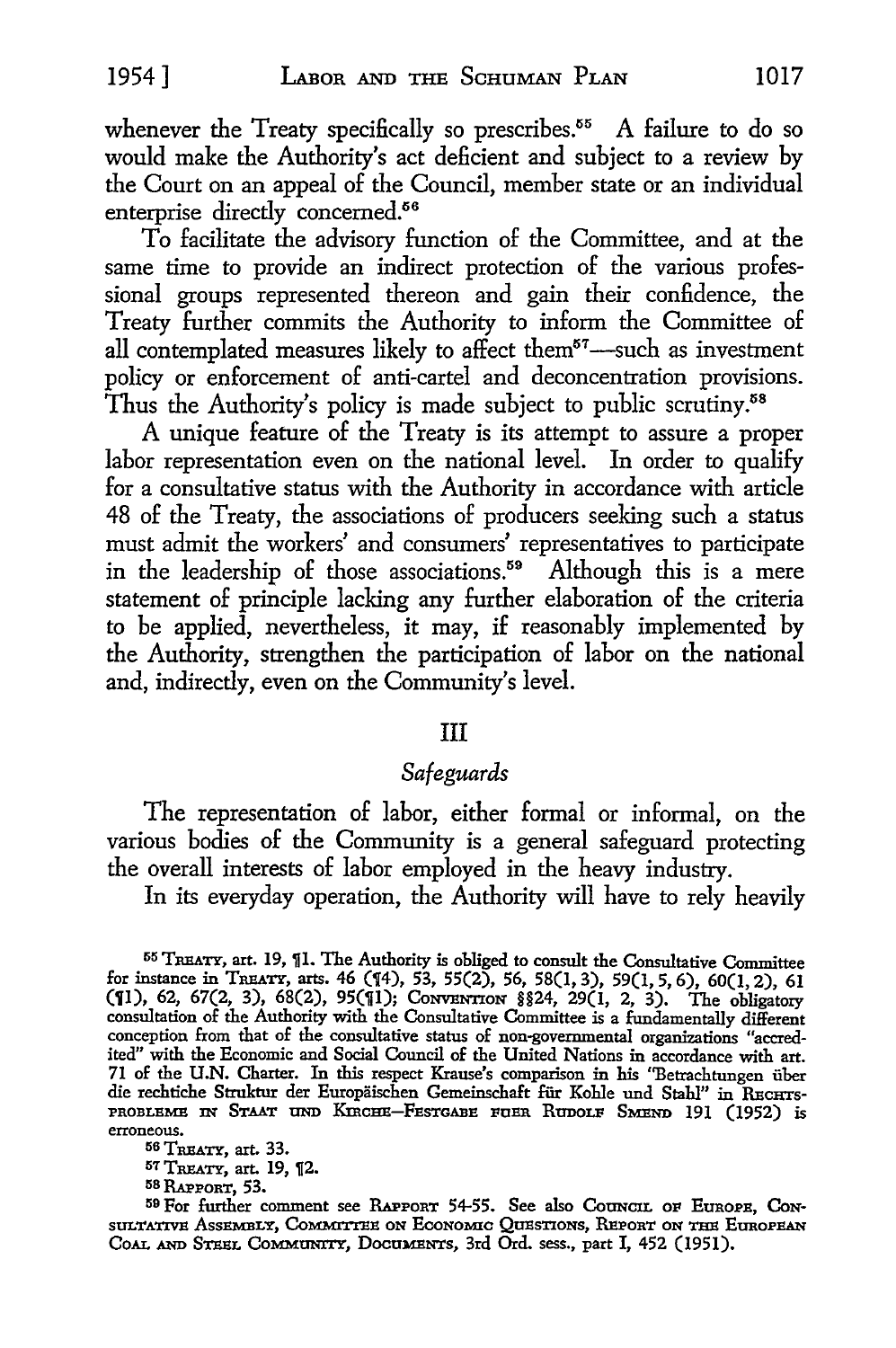upon the cooperation of the associations of producers, workers, consumers and dealers which, together with the Consultative Committee, constitute the main link between the Authority and the individual enterprises and professional groups. To establish the broadest possible basis of cooperation, the Authority has the right to consult those associations as well as individuals associated with them,<sup>60</sup> which, in turn, have an equal right of submitting to the Authority their suggestions and observations,<sup>61</sup> a right which might frequently function as an informal preventive measure.

The requirement for a good and reliable administration of the common competitive market and the necessity of an adequate individual protection need, however, more than mere consultation. For that matter the Treaty grants to individual enterprises and trade unions alike the right of appeal to the Court of the Community against the validity of specific acts of the Authority which injure their interests.

Any trade union, or for that matter any other association enumerated by article 48 of the Treaty, is entitled to challenge the validity of any individual act of the Authority even if it is not addressed to the association-as long as its interests are injured<sup>62</sup> and the act itself is deficient.<sup>63</sup> In accordance with the Treaty, a labor association can contest an act of the Authority on the ground of its legal incompetence (e.g., lowering of wages of the coal and steel workers to which the Authority has no power), gross violations of procedural or substantive provisions of the Treaty (e.g., Authority's failure to consult the Consultative Committee where so prescribed).

60 TREATY, art. 46, ill. According to the General Report of the HIGH AuTHoRITY, THE ACTIVITTES OF THE EUROPEAN COMMUNITY 19 (April 12, 1953), the Authority has, up to April 1953, consulted "more than 500 persons-producers, workers, users and dealersin meetings with Committees or special working parties, as well as at meetings of the Consultative Committee."

61 TREATY, art. 46, 12.

62 STEINDORFF, DIE NICHTIGKEITSKLAGE IN RECHT DER EUROPAEISCHEN GEMEIN-SCHAFT FUER KOHLE UND STAHL 21-23, 26 (1952).

63 TREATY, art. 33, JI. The four types of legal deficiencies of the acts as set forth by the Treaty correspond to the traditional classification of the French administrative law, i.e., *Z'incompetence, la violation formelle d'une regle de droit, le vice de f0r1ne, le*  détournement de pouvoir. For further clarification consult WALINE, TRAITE ELEMENTAIRE DE DRorr ADMINisTRATIF, 6th ed., 134-145 (1951); Josse, ''Extension et limites des compétences du Conseil d'Etat sur les actes, sur les jurisdictions, sur les ordres," L<del>u</del> Conseil d'Etat Livre Jubilaire 164-166 (1952); Rohkam and Pratt, Studies in FRENCH ADMINISTRATIVE LAw 32-56 (1947); Letoumeur and Hamson, "The Control of Discretionary Executive Powers in France," 11 CAMB. L.J. 258 at 266-267 (1952); Riesenfeld, ''The French System of Administrative Justice: A Model for America?" 18 BosT. Umv. L. REv. 400 at 424-429 (1938). For an exhaustive treatment of the appeal for annulment as provided by the Treaty see STEINDORFF, DIE NICHTIGKEITSKLAGE IN RECHT DER EUROPAHISCHEN GEMEINSCHAFT FUER KOHLE UND STAHL (1952).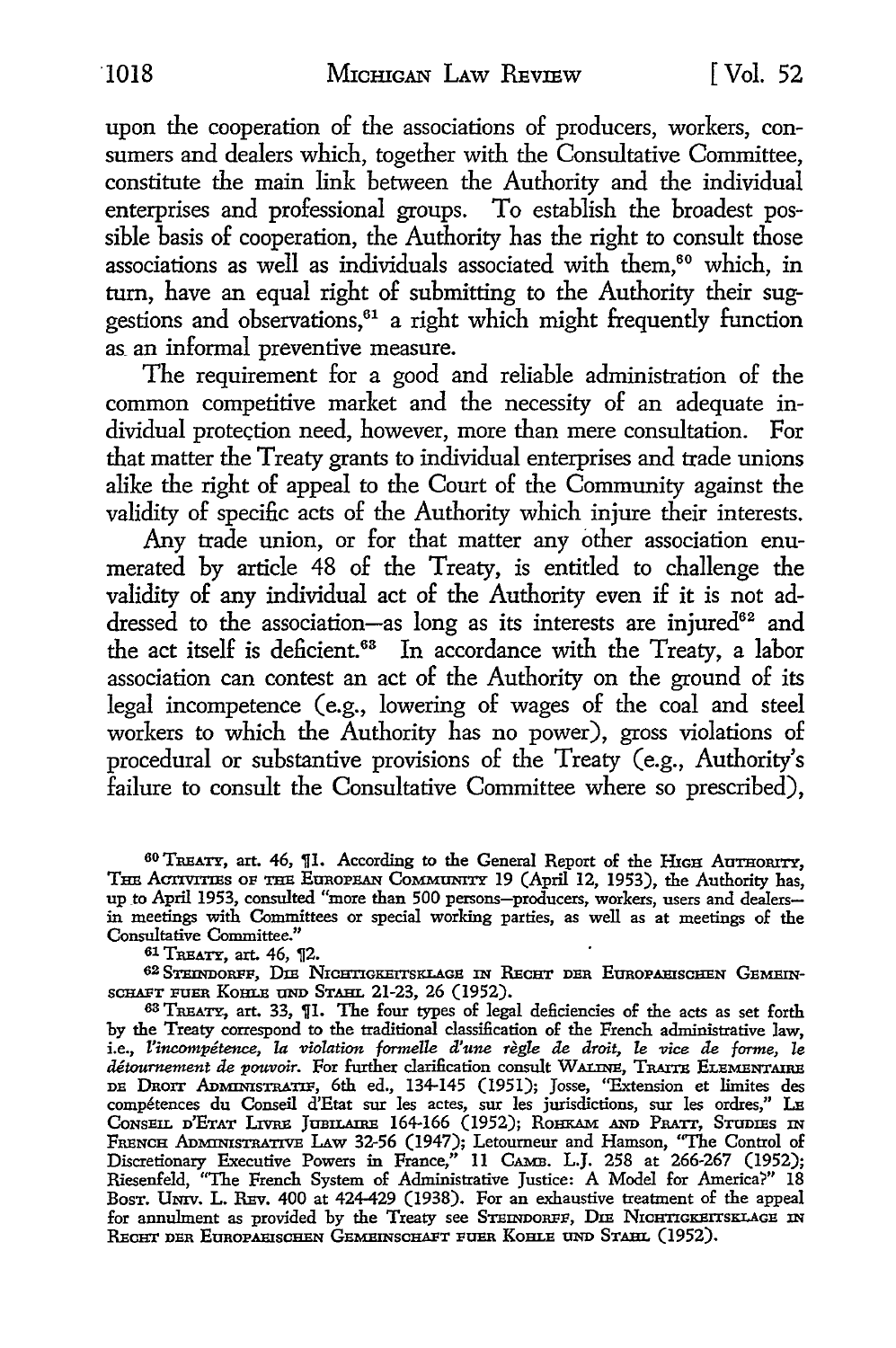or, finally, because of misapplication of power, i.e., use of power granted but for other purposes than set forth by the Treaty<sup>64</sup> (e.g., approval of an investment project and possible grant of loans for futhering productive activities motivated not so much by the pursuance of the Community's objectives as by a partial intention to assist a certain enterprise irrespective of the Community's interests).

Whether an interest was injured by an act addressed directly to the labor organization or not would appear as irrelevant as whether the act was, in its nature, an individual or general one.<sup>65</sup> In the first instance, a narrow interpretation would deprive a labor organization of the right to challenge an act of the Authority regulating in times of declining demand the production rate of an enterprise or ordering the separation of enterprises illegally concentrated contrary to article 66 of the Treaty, despite the possible harms to labor employed in them. The protection of interests is certainly the primary purpose of the appeal, and the kind of irregularity involved in the act of the Authority should be considered of secondary importance.

A more complex issue is the extent of injury required to justify an appeal. Technically, the Court will hardly be able to turn down an appeal a priori on the ground of the appellant's failure to show adequate extent of the interests injured. In practice, the determination of appellant's qualification will very frequently be possible only after a thorough factual examination by the Court. Many an act of the Authority will at least indirectly affect some enterprises and the workers employed in them. Will, for instance, an injured interest of a small number of miners be an adequate ground for a labor union's appeal against the action taken? This consideration comes close to the distinction of article 33 according to which professional associations may challenge *individual* acts of the Authority on any grounds of legal deficiency, while a *general* act may be challenged only if a

64 Misapplication of power (détournement de pouvoir) is a more precise term than the general expression "abuse of power" actually including all four categories listed by art. 33. For a detailed discussion of the conception of misapplication of power see WALINE, TRAITB ELEMENTAil\E DB DnoIT ADMINISTRATIP, 6th ed., 142-145 (1951); Josse, "Extension et limites des compétences du Conseil d'Etat sur les actes, sur les jurisdictions, sur les ordres," Le Conseil d'Etat, Livre Jubilaire 165 (1952); Rohkam and Pratt, Studies in French Administrative Law 37-51 (1947); Riesenfeld, "The French System of Administrative Justice: A Model for America?" 18 Bosr. UNIV. L. REV. 400 at 425 (1938); Vidal, ''L'Evolution du detoumement du pouvoir dans la jurisprudence administrative," 68 Revue du Droit Public et de la Science Politique en France et a L'ETRANGER 275 (1952).

65 For criticism of art. 33, ¶2, L'Huillier, "Une conquête du droit administratif francais: le contentiuex de la Communaute Europeenne du Charbon et de l'Acier," 14 RECUEIL DALLOZ; CHRONIQUE 65 (April 2, 1953).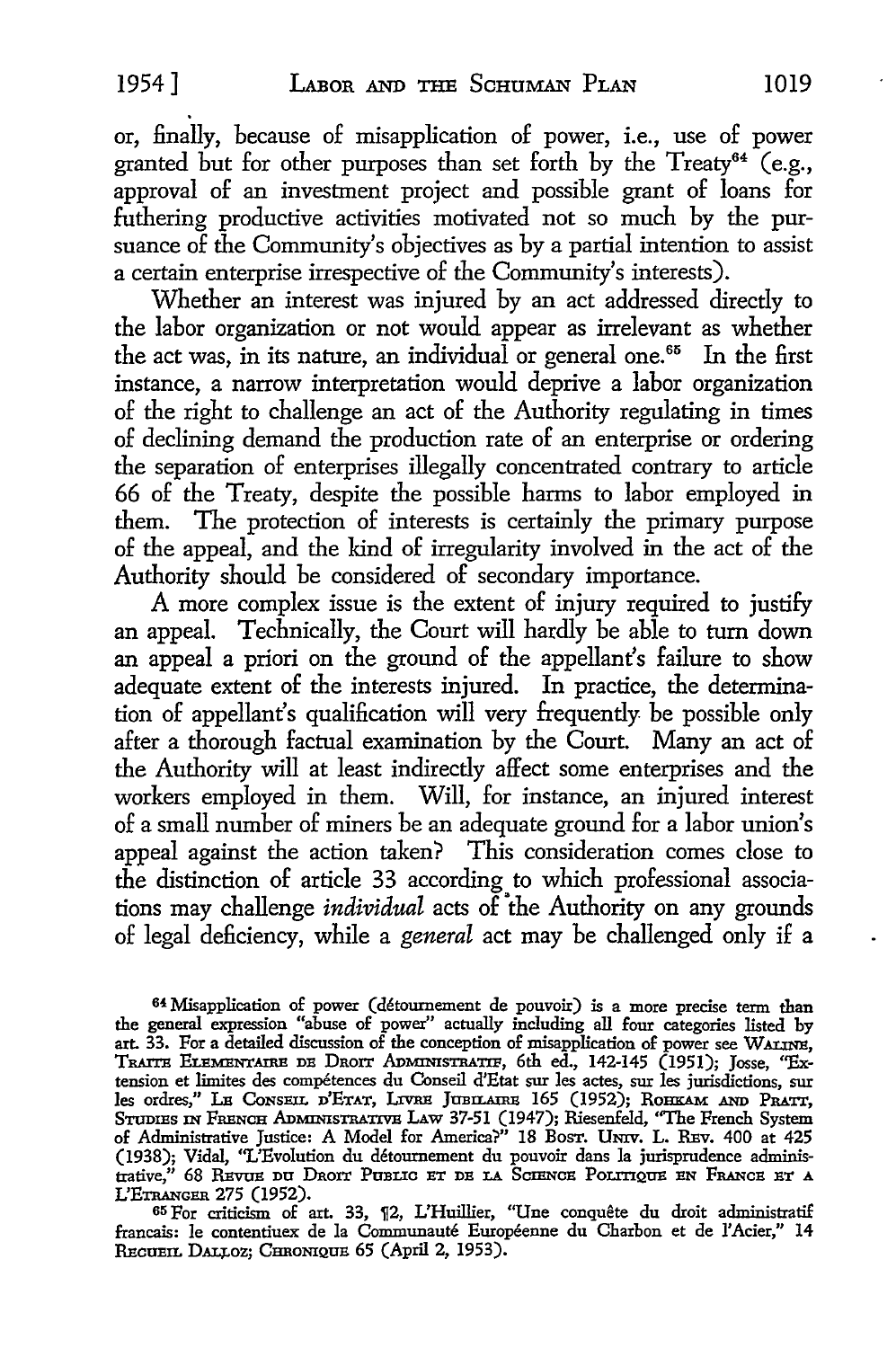misapplication of power is involved. However, this distinction between individual and general acts loses much of its validity and meaning, because article 33 fails to require as a condition of appeal that the individual act be addressed to the appellant in question. If a party may appeal an act which is not even addressed to it, it would seem equally reasonable to admit an appeal against a general act on the broad grounds of an individual act as well.

In the absence of any practice and lack of Court's jurisprudence, no definite answer can be offered, but it seems sound even here to proceed liberally and with an adequate degree of flexibility which would afford a maximum protection.

A significant question is whether the enterprise or professional associations have a right to claim some of the actions of the Authority prescribed by the Treaty. Can, for instance, a labor association ascertain against the Community as a matter of right the maintenance of employment or grant of unemployment assistance for its workers released as a result of new technological development reducing the labor requirement of the heavy industry? Although the Treaty does not speak in terms of rights of the participants under the Community's jurisdiction, yet the fact that some obligations and duties are imposed on the Community in general, and the Authority in particular, assures the enterprises and the professional associations of a right to claim under specilic conditions certain action which, according to the Treaty, the Authority is committed to take.

As interest can be injured by inaction as well by action, the labor associations (and equally other professional associations and enterprises) are granted the right to bring to the attention of the Authority its failure to make decisions or recommendations explicitly required by the Treaty (e.g., failure to grant financial assistance to released workers in accordance' with article 56), or actions which are merely within the Authority's discretion, if such an omission constitutes a misapplication of power $^{66}$  (e.g., refusal to finance new and productive activities motivated by the intention of the Authority to protect other branches of industry). Should the Authority even then continue to disregard its failure, such inaction is considered, after two months, an implicit negative decision, against which an appeal to the Court is permissible.<sup>67</sup>

 $66$  **TREATY**, art. 35. 67 Jd., art. 35, f3. Cf. RAPPORT 36.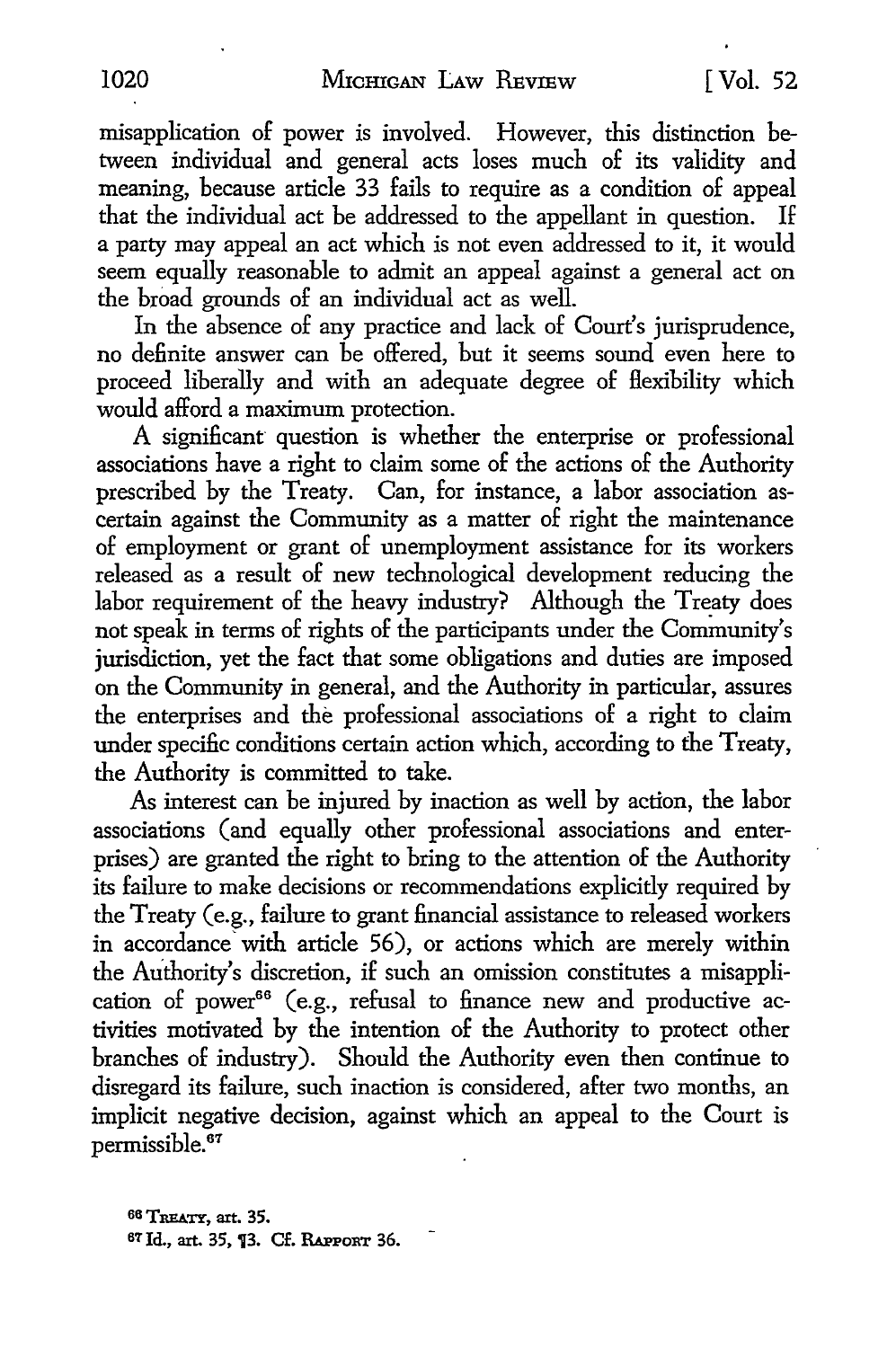# *Conclusion*

It is evident that the Community pursues primarily economic aims, dealing with social objectives as a secondary matter, which even in its limited scope may be of considerable importance in the future. The success of the Community, particularly the success of maintaining full employment and improving the living and working conditions of the workers would have a psychological effect whose political implications would be of no small consequence. It would demonstrate the soundness of the new supranational institution as a more proper means for attaining the widely sought economic and social ends which would help to foster the confidence of labor in the operation of the Community.

From the viewpoint of labor, the Community established in many respects new labor relations, which put the worker in an unprecedented position toward his employer. The worker's supranational protection against his employer as well as against the dangers of unemployment, the supranational cooperation in the Consultative Committee of trade unions among themselves and with the associations of producers as well, which protect the labor interest of the entire Community--- to name only a few and the most striking examples -are entirely new features in labor relations.

In many respects, it is felt, the Treaty might have gone further: it might, for instance, have granted the Community more initiative in matters of social policy as for example in the case of wage policy where powers over wages per se would have been perfectly justified and feasible. Similarly, a broader grant of unemployment assistance would have been appropriate.

As to the safeguards and remedies available to professional associations of article 48, directed exclusively against the acts of the Authority only,<sup>68</sup> the trade unions are in no position to challenge the acts of their own states, even if they violate the provisions of the Treaty specifically dealing with labor and are injuring their interests. This is a somewhat peculiar situation, particularly in view of the fact that the Treaty is a part of the legal system of the member states superseding in specific instances the provisions of their municipal laws. However, at this stage of development it would have been hardly acceptable to grant professional associations as well as enterprises the right to challenge the validity of such acts of member states,